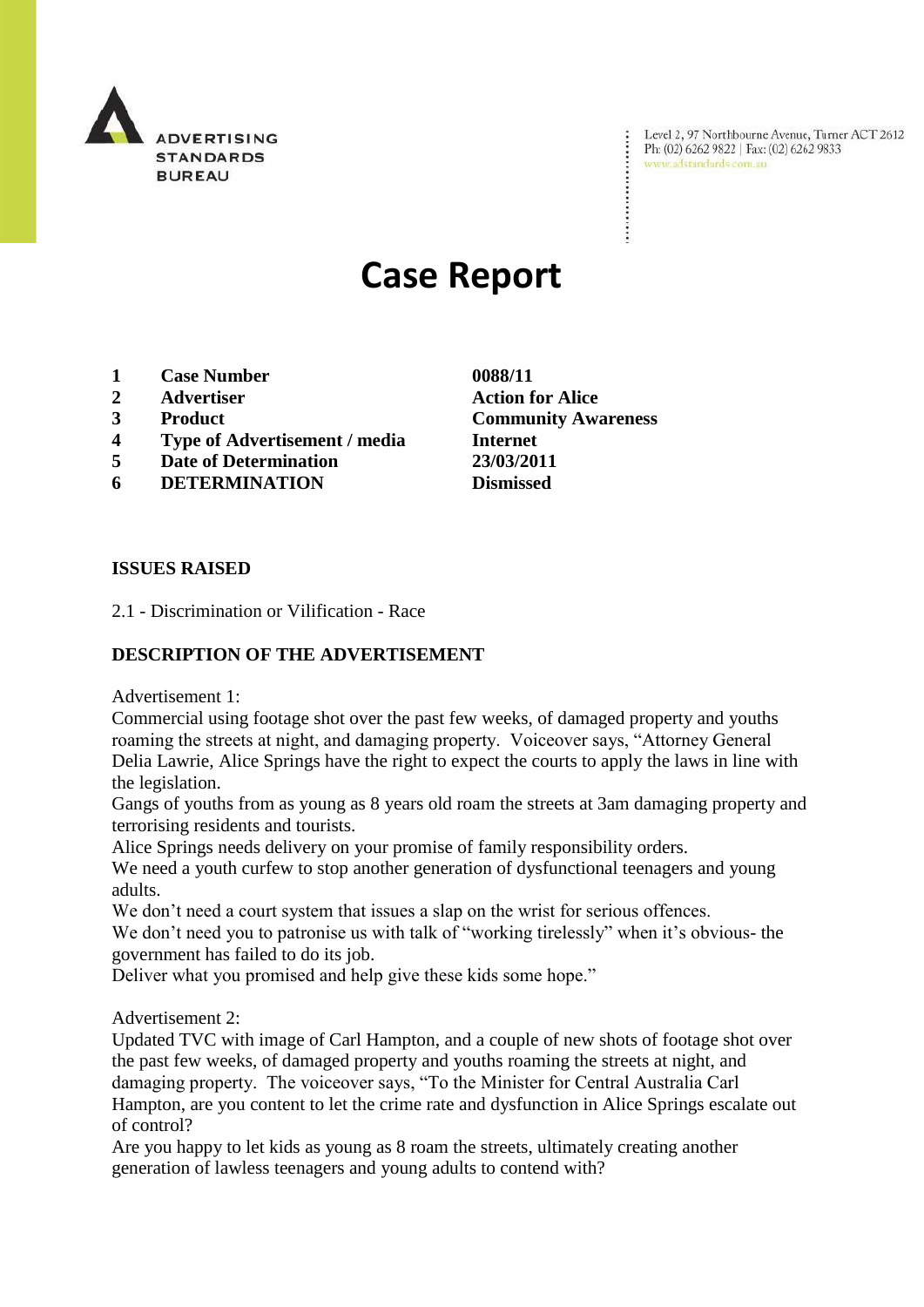If our criminals haven't yet hit puberty, what can we expect from the future? Since Christmas, break-ins to five of the hundreds of businesses in Alice saw more than \$50,000 worth of damage.

The cost of the recent crime wave to personal freedoms and the business community in Alice Springs is unacceptable, and unsustainable.

This situation will not be solved by pretending that bandaid solutions will be effective. Or is this the best we can expect from our elected leaders?"

#### Advertisement 3:

"Paul Henderson, Minster for Police. The residents of Alice Springs want action. The NT Government must comply with its most fundamental of obligations - enforcing law and order. We demand zero tolerance. Break the law - suffer the consequences. We demand the law is enforced in a fair and equal manner – not based on race not based on paternalism. We are entitled to feel secure in the knowledge that our families, houses, businesses and streets are safe. We demand that you stop fending off our concerns with spin and rhetoric and do the job you were elected to do. Anything less insults our intelligence and is a blatant denial of the reality that we live with every day." Superimposed text states at various points throughout: zero tolerance, law and order, protect our community, give these kids a chance, give these kids a future. The accompanying footage shows various youths on the streets of Alice Springs after dark, and various members of the community in the streets during the day.

#### **THE COMPLAINT**

A sample of comments which the complainant/s made regarding this advertisement included the following:

*The last words of the ad ('help give these kids some hope') should be at the beginning and the ad could then indicate ways of giving the kids hope. Law and Order responses aren't solutions they perpetuate the problems. It isn't a race issue here though tragically Aboriginals are disproportionately part of the criminal justice system. Right round Australia State and Territory governments fall back on Law and Order measures for all offenders criminal or mentally ill, black or white.*

*To mention that we do not want another generation of "dysfunctional children" and to advocate a curfew is not the way to go. Here in Byron Bay we have children like this running amok at times and nobody calls for a curfew. More and better youth activities and programs are possibly a way to make the children felt more loved and accepted by society at large. Camp outs and Youth Activity Centres would be a way to go. Finding mentors for the children to teach them positive skills like scout leaders etc. The children are in the streets because their parents are at home too depressed to care. So we have to provide the children with some positive leadership not send them home to their stressed-out parents.*

*The ad is clearly racist. The people identified as criminal elements or threats are (almost) all black - they are mostly young Aboriginal people shown in the ad filmed from a distance while they play or talk. The ad gives the impression that black people are criminal and are a threat to safety. When the voiceover refers to 'our families' houses, businesses and streets' we are shown white people filmed in a comfortable looking street without menace. The ad clearly aims to present a story of white people under threat from Aboriginal people and calls on the NT Minister for Police to force police to act against Aboriginal people; by implication by locking them up.*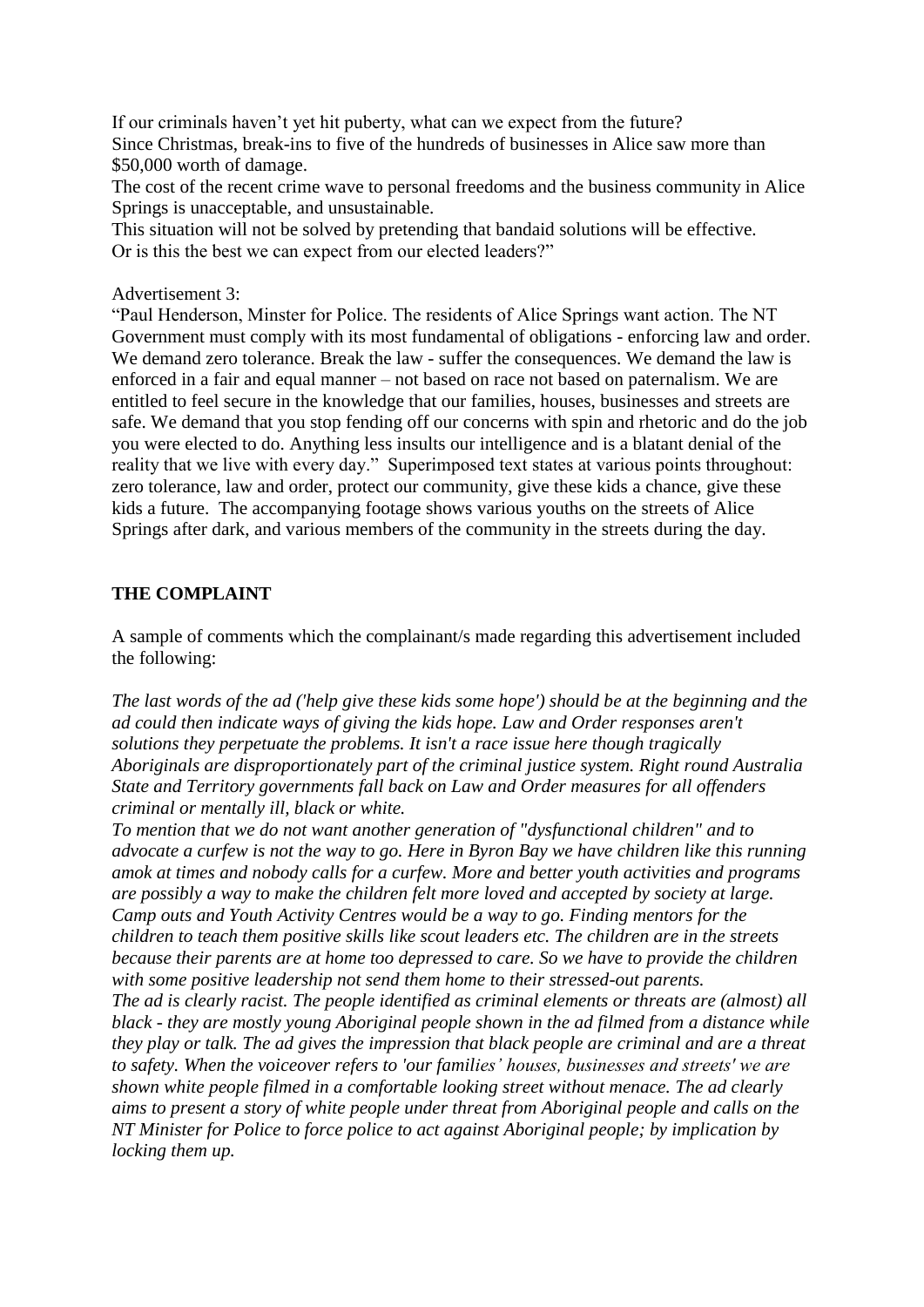*I both object to stories like this being shown on TV (I'm informed that it is being screened on channel nine) and am offended by the racism in the ad.*

*This advertisement unfairly and racially targets Aboriginal youth.* 

*A complaint to the Human Rights Commission lodged by Central Australian country music singer and Indigenous rights advocate Warren H Williams states:*

*"A serious repercussion of these advertisements is the effect on self-esteem and self-worth further fuelling deterioration in the mental health of Indigenous peoples particularly our youth. There is enough segregation within our society between Indigenous and non-Indigenous people… these advertisements just wedge that gap open even further."*

*I am calling on you to knock the ads off the air for good.*

*The advertisement is racist. When law and order problems are spoken about the visual is Aboriginals when safety and protecting the community is spoken about the visuals are in busy public places dominated by white people.*

*Clearly they are looking for harsher punishment and administering of justice against Aboriginals!*

*I was offended by the advertisement because it represents Aboriginal people as violent criminals, it is derogatory and is likely to have the effect of inciting racial violence against Aboriginal people; it certainly promotes an agenda of racial vilification. It is also likely to offend and humiliate Aboriginal Australians in particular those resident in and around Alice Springs. It clearly implies that Aborigines 'are to blame' for property damage, damage to businesses and for the 'fear' of white residence when they are out in the streets at night. It is also likely to intimidate Aboriginal Australians - the red stamps of 'LAW and ORDER' demanding 'ZERO Tolerance' on the screen are threats, calls to the Attorney-General and the Minister for Police to act tough to be 'vigilant' in their punishment of 'Aborigines'. This breaches clause 2.1 of the AANA Code of Ethics that reads:* 

*2.1 Advertising or Marketing Communications shall not portray people or depict material in a way which discriminates against or vilifies a person or section of the community on account of race, ethnicity, nationality, sex, age, sexual preference, religion, disability or political belief.*

*I note that this advertisement also breaches the Commonwealth Racial Discrimination Act that states at s 18C (1):*

*It is unlawful for a person to do an act otherwise than in private if:*

*(a) the act is reasonably likely in all the circumstances to offend, insult, humiliate or intimidate another person or group of people and*

*(b) the act is done because of the race, colour or national or ethnic origin of the other person or some or all of the people in the group.*

*This breach of the Racial Discrimination Act also constitutes a breach of clause 1.1 of the AANA Code of Ethics that requires:*

*1.1 Advertising or Marketing Communications shall comply with Commonwealth law and the law of the relevant State or Territory.*

*Although not explicitly stated in the voiceover it is clear from the imagery that the message is "Aborigines are to blame". This message promotes racial division and sectarianism and it is a disgrace that this kind of agenda is being promoted in a public forum.*

*I believe the ad is racist and inflammatory. I believe it is offensive to most Aboriginal people and to most non Aboriginal people too.*

*The advertisements are racist. They could have a serious effect on self-esteem and self-worth further fuelling deterioration in the mental health of Indigenous peoples particularly our* 

*youth. There is enough segregation within our society between Indigenous and non-*

*Indigenous people… these advertisements just wedge that gap open even further*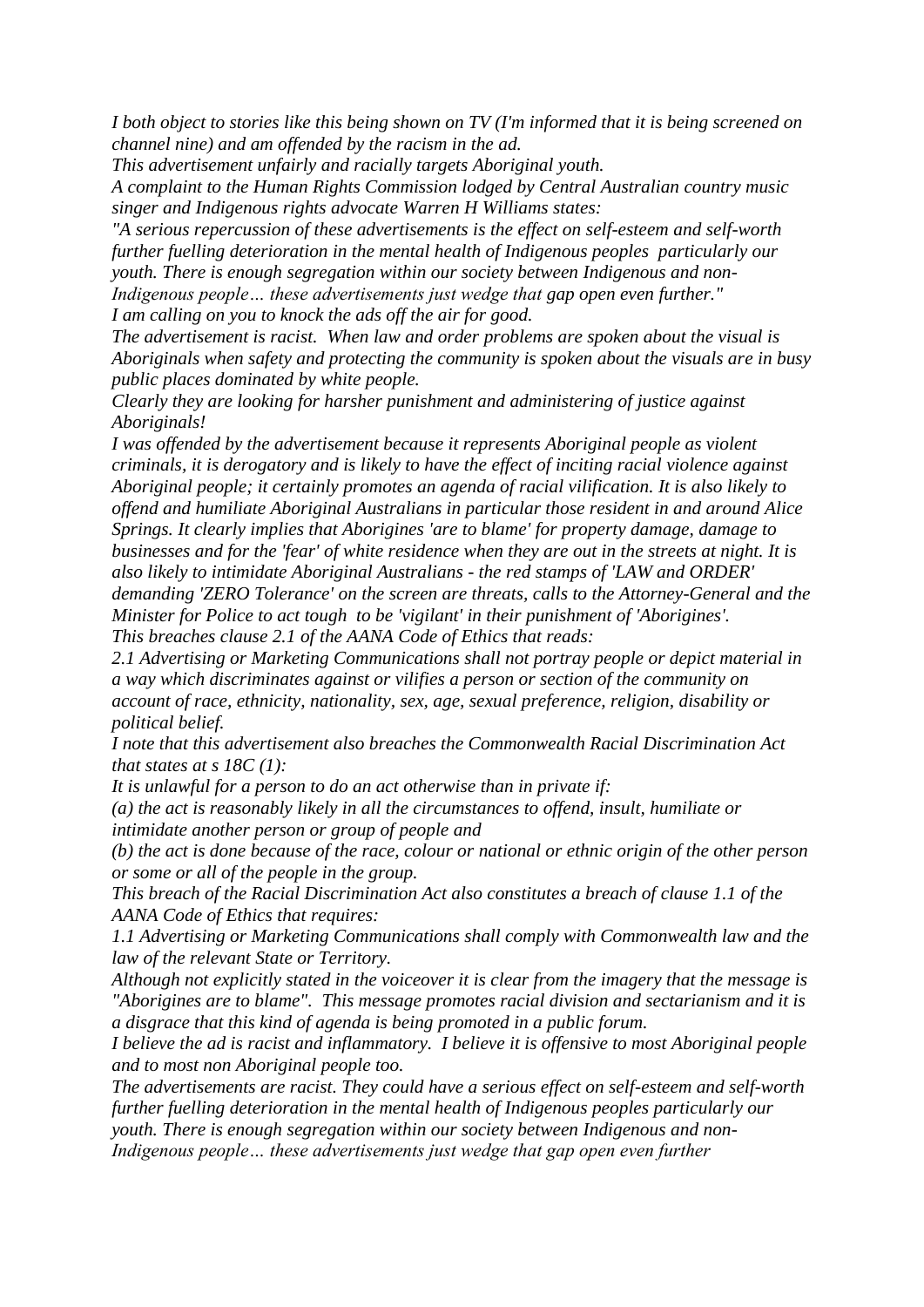*This is a serious accusation against Aboriginal youth and has the effect of suggesting that Aboriginal youth in general go around terrorising locals and tourists. This fans racism and lowers self esteem for Aboriginal youth.*

#### **THE ADVERTISER'S RESPONSE**

Comments which the advertiser made in response to the complainant/s regarding this advertisement include the following:

*Background. In recent years there has been an ever-increasing amount of anti social behaviour in and around the town of Alice Springs. This is a matter of record and is well documented. This has been identified as an issue through numerous groups, including Lhere Aretepe Aboriginal Corporation who is the native titleholders for Alice Springs. This organisation run their own series of TVC's covering the same issues and asking "visitors" to respect the town. The Northern Territory Government have also funded the airing of these ads as a way to try and instill some sense of socially acceptable behaviour for those visiting and living within Alice Springs.*

*The issues of anti social behavior escalated dramatically in December 2010 with break in's to businesses and domestic dwelling reaching an all time high. Add to this the assembly of youth aged between 6 and 24 years old who were roaming the streets looking for trouble and you have a melting pot of despair and frustration from the town at large.* 

*Post Christmas 2010 the anti social behaviour accelerated yet again, it was not race based it was random and rampant. The gangs of youths that congregated in the CBD after dark was a real concern in regards safety, for themselves and any one else who tried to walk the gauntlet. The break in's continued to accelerate, with the key targets being licensed premises and between the 26/12/ 2010 and the 16th of January 2011, between 4 licensed premises some 26 break inns occurred, with a damage bill of some \$55,000.*

*The Chamber of Commerce asked their members to complete a survey with a view to costs associated with crime over this period. As per the article published in the Advocate on Tuesday 22nd Feb, their report outlined costs of \$340,204.00* 

*Despite pleas and numerous calls to police, politicians and council, no action was taken to curb the crime and behaviour that was fast becoming a trademark for the town.*

*A group of 15 concerned business leaders met to try and work a way through the mire and get the Northern Territory Government to act. The group invited Mr. Alistair Feehan the CEO of Imparja Television, an indigenous owned organisation, to produce a series of television commercials specifically aimed at the 3 relevant NT Government Ministers. The basis of the TVC's was to get the Ministers to take some action for the town.* 

*The footage contained within the ads was shot around the CBD, over a 3 week period. The cameraman is an indigenous man, who was simply told to show a balanced view of who was on the streets between 10pm and 3 am, and to specifically target the younger children, as there is no reason a 6 to 8 year old boy or girl should be wandering the streets at that time of night.*

*The footage was taken on different nights and at differing times. The footage was and is a fair representation of who was on the streets.* 

*The advertising campaign in question has been off air in Alice Springs since mid February and in Darwin from the 10th March. Action for Alice currently is dialog with Indigenous*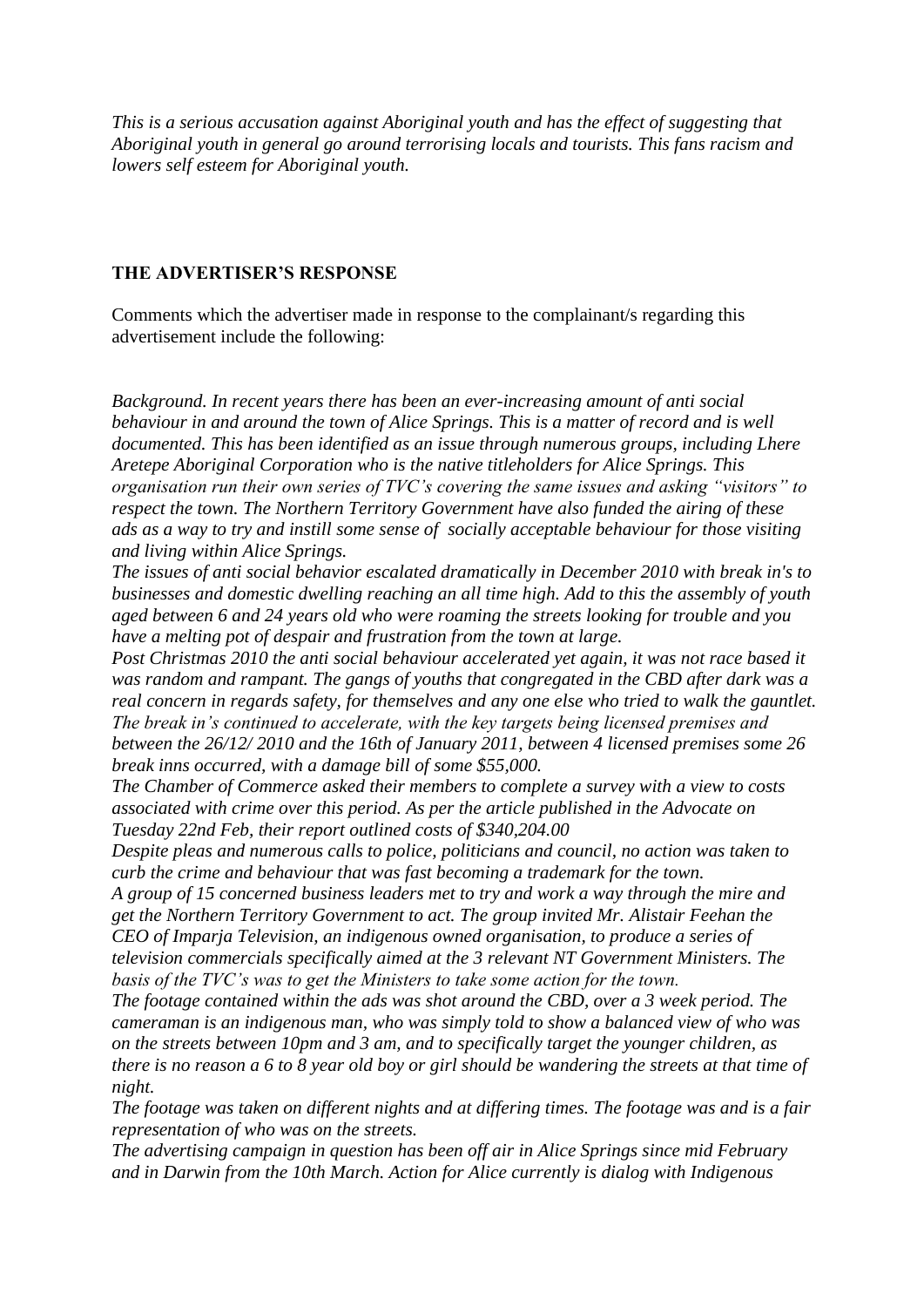*organizations (CLC / Lhere Aretepe) to work together towards improving the way of life for all residents of our town. In fact, the campaign has brought together the community as a whole and together can provide solutions for Government to embrace.* 

*These ads will not be shown again through TV media that is authorized by Action for Alice. Action for Alice is clearly advocating Zero Tolerance. We are pressuring Government to make the necessary changes to the judicial system that targets criminals and re offending law breakers. Does this make us racists, I argue not.*

*With regard to YouTube, Action for Alice was unaware that the ads had been uploaded and shown via this channel of media. We are currently investigating the source and will request for these ads to be removed.* 

## *LINKS*

*http://www.theaustralian.com.au/news/nation/besieged-alice-springs-businesses-resort-torazor-wire/story-e6frg6nf-1226009087102 Ten News http://www.youtube.com/watch?v=hO6nFwB2dqU&feature=youtube\_gdata\_player Australian http://www.theaustralian.com.au/national-affairs/destroyed-in-alice/story-fn59niix-1226008040782 Ted Egan http://www.theaustralian.com.au/national-affairs/ted-egan-sings-out-over-festeringcamps/story-fn59niix-1226016168903 http://www.theaustralian.com.au/news/opinion/suffering-all-round-in-an-outback-town-onthe-brink/story-e6frg6zo-1226016118488 ABC http://www.abc.net.au/news/stories/2010/02/05/2811603.htm*

# **THE DETERMINATION**

The Advertising Standards Board ("Board") considered whether this advertisement breaches section 2 of the Advertiser Code of Ethics (the "Code").

The Board noted the complainants' concerns that the advertisement is racist in its portrayal of Aboriginal people, and incites racist hatred.

The Board reviewed the advertisement and noted the advertiser's response.

The Board considered whether the advertisement was in breach of section 2.1 of the Code. Section 2.1 of the Code states: "Advertising or Marketing Communications shall not portray people or depict material in a way which discriminates against or vilifies a person or section of the community on account of race, ethnicity…"

The Board noted that the three advertisements, whilst directed at different people (Law and Order Attorney General, Law and Order Minister Central Australia and Law and Order Minister of Police) all show the same footage of groups of youths of various ages on the streets of Alice Springs at night. The Board noted that the accompanying voice over states